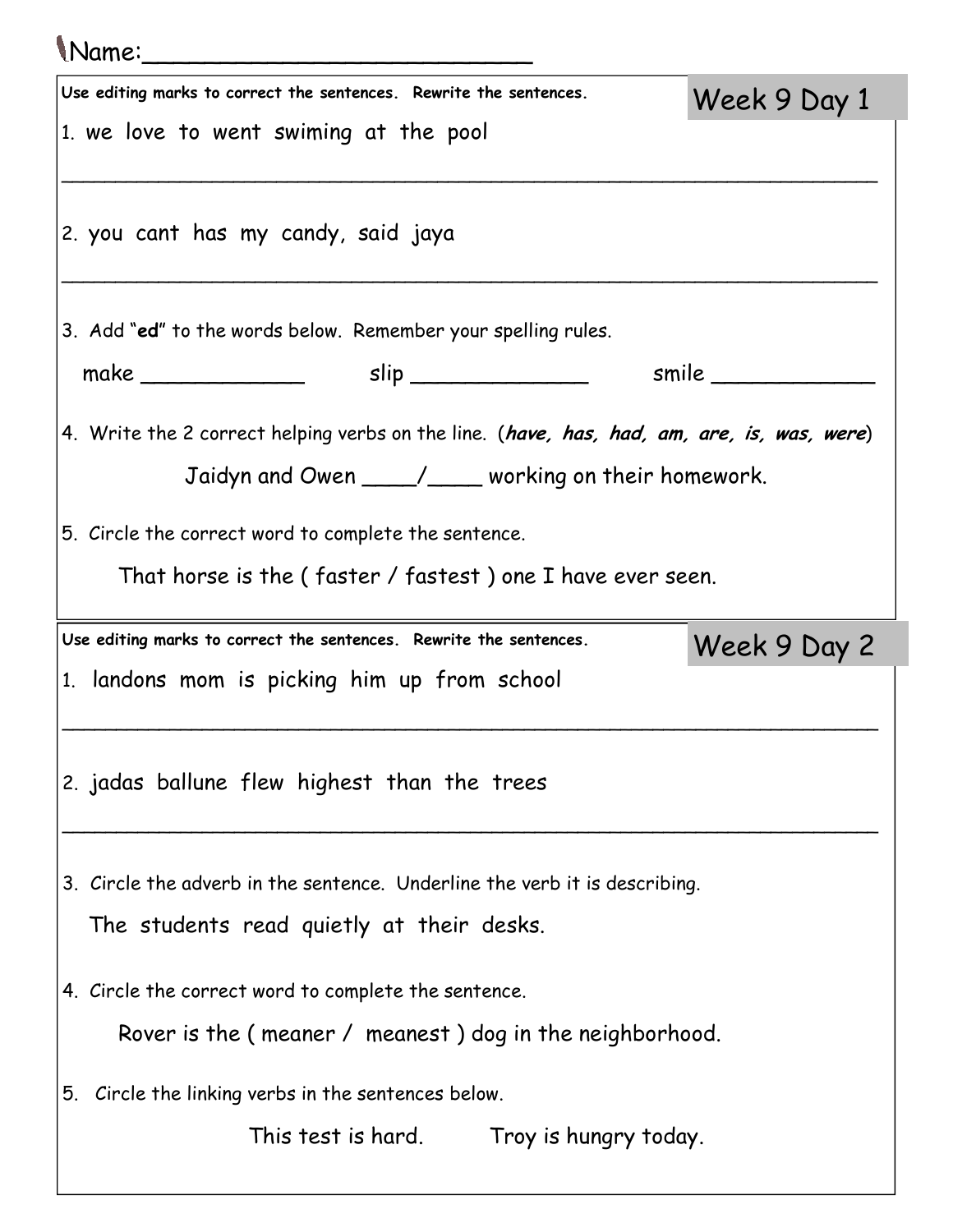## Name:\_\_\_\_\_\_\_\_\_\_\_\_\_\_\_\_\_\_\_\_\_\_\_\_\_

| Use editing marks to correct the sentences. Rewrite the sentences.         | Week 9 Day 3 |  |  |  |  |
|----------------------------------------------------------------------------|--------------|--|--|--|--|
| 1. dont talk to stranjers, said mrs kelley                                 |              |  |  |  |  |
|                                                                            |              |  |  |  |  |
| 2. can you explane these problem? asked donnie                             |              |  |  |  |  |
| 3. Circle the adverb in the sentence. Underline the verb it is describing. |              |  |  |  |  |
| The students read quietly at their desks.                                  |              |  |  |  |  |
| 4. Underline the prepositional phrase in the sentence.                     |              |  |  |  |  |
| Maya dove into the pool.                                                   |              |  |  |  |  |
| 5. Write a simile comparing your fingers to something cold.                |              |  |  |  |  |
|                                                                            |              |  |  |  |  |
|                                                                            |              |  |  |  |  |
| Use editing marks to correct the sentences. Rewrite the sentences.         | Week 9 Day 4 |  |  |  |  |
| 1. we injoyed his picnic in the meado                                      |              |  |  |  |  |
|                                                                            |              |  |  |  |  |
| 2. laci went to six flags in st louis, missouri                            |              |  |  |  |  |
|                                                                            |              |  |  |  |  |
|                                                                            |              |  |  |  |  |
| 3. Circle the adverb in the sentence. Underline the verb it is describing. |              |  |  |  |  |
| Allison is secretly hiding behind the door.                                |              |  |  |  |  |
| 4. Underline the prepositional phrase in the sentence.                     |              |  |  |  |  |
| Allison is secretly hiding behind the door.                                |              |  |  |  |  |
|                                                                            |              |  |  |  |  |

 $\big|$ 5. Rewrite the following to show possession.

my pets collars \_\_\_\_\_\_\_\_\_\_\_\_\_\_\_\_\_\_\_\_\_\_\_\_\_\_\_\_\_\_\_